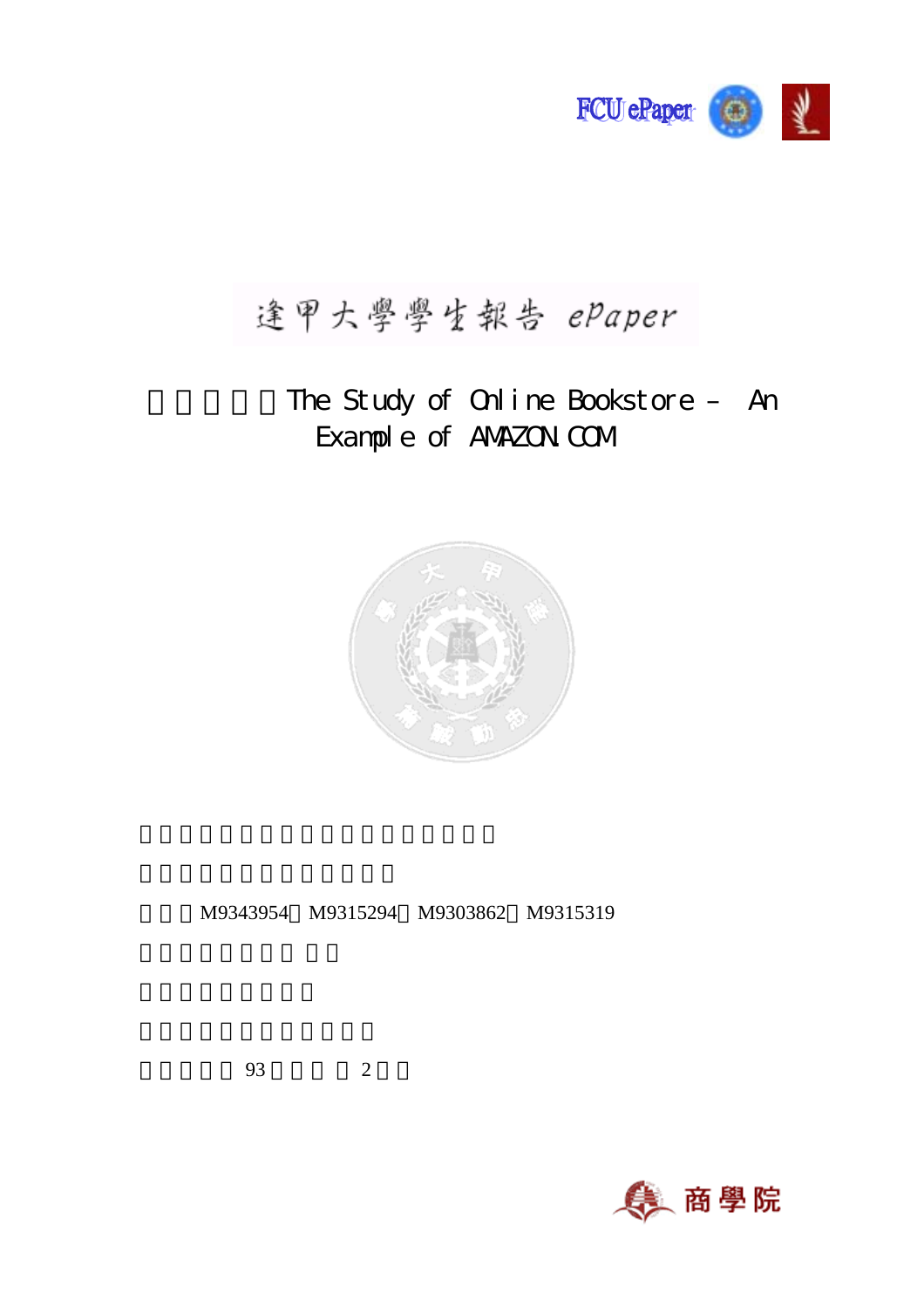# **1 Introduction**

We find a bookstore. There are 3.1 million kinds of books and 5 million of customers in this store. In such an amazing bookstore, you must drive your car to browse all of its collections in hours. It must be the Wal-Mart in bookstore industry. The bookstore opens 24 hours a day and 356 days a year. Guess what? It is Amazon.com, an online bookstore that changes the impression of bookstore in our minds.

Amazon.com started in 1995. According to the dramatically improvement of Internet and online business, Amazon.com opens a new business. Its new operating model not only changes the shopping habits of customers but also brings values to them. It also deeply changes the nature of bookstore and retail industries. Now, in its website, you can get all what you want just by "one click".

In our study, we will introduce the operating model, marketing strategy, get-bigfast strategy, and the competitions between Amazon.com, Barnes & Noble and barnesandnoble.com. We intend to find the key successful factors of the new online operating model.

## **2 Amazon.com's Business Model**

Business model for the Internet is a frequently discussed and less understood issue. There have been many discussions about how the Internet changes the traditional business models. Generally speaking, a business model is the method of doing business by which a company can sustain itself – that is, create revenue **(ref)**. Business models have been defined and categorized in many different ways. New and interesting variations can be expected in the future. In our study, we will discuss what business model that Amazon.com belongs to. And we will classify it by two aspects: operating characteristics and target customers.

### **2.1 By operating characteristics**

Some scholars mentioned that the basic categories of business models are to classify by operating characteristics, such as brokerage, advertising, infomediary, merchant, manufacturer (direct), affiliate, community, subscription, utility **(ref)**. Moreover, a company may combine several business models. Amazon.com is a good example. It combines three models at least: brokerage, merchant, and affiliate models.

#### **(1) Brokerage model:**

Brokers are market-makers: they bring buyers and sellers together and facilitate transactions. Brokers play a frequent role in business-to-business (B2B), business-toconsumer (B2C), or consumer-to-consumer (C2C) markets. Usually a broker charges a fee or commission for each transaction it enables. In the brokerage model, Amazon.com plays a role as "virtual marketplace (virtual mall)." It is a hosting service for online merchants that charges setup, monthly listing, and/or transaction fees. Many others also provide automated transactions and relationship marketing services. (Ex: zShops and Merchant Services at Amazon.com)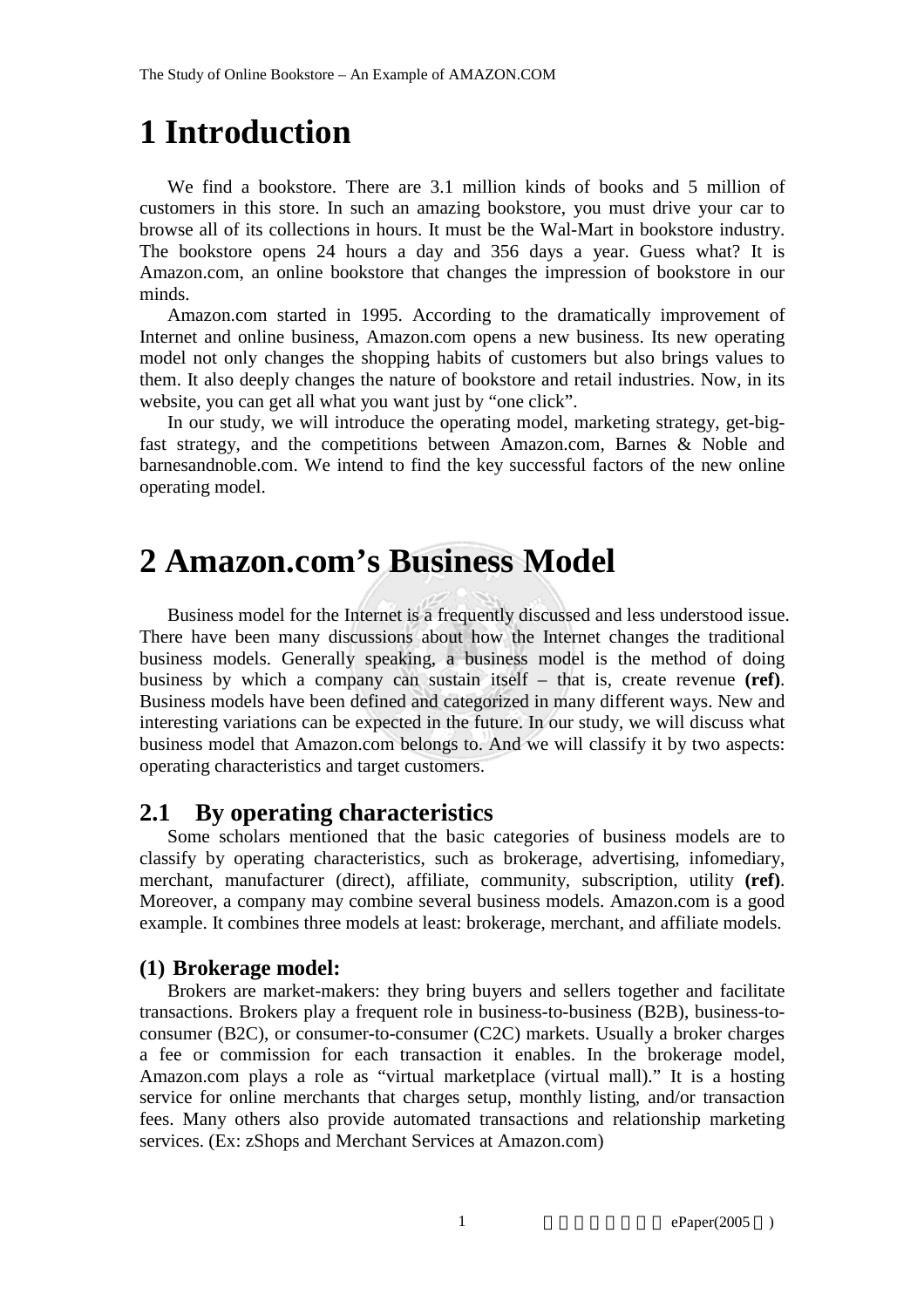#### **(2) Merchant model:**

There are wholesalers and retailers of goods and services. Sales may be made based on list prices or through auction. In merchant model, Amazon.com plays a role as "virtual merchant (e-retailer)." It is a retail merchant that operates solely over the web. (Ex: Amazon.com sells books, DVD, electronics etc.)

#### **(3) Affiliate model:**

 In contrast to the generalized portal, which seeks to drive a high volume of traffic to one site, the affiliate model provides purchasing opportunities wherever people may be surfing. It does this by offering financial incentives (in the form of a percentage of revenue) to affiliated partner sites. The affiliates provide purchase-point click-through to the merchant. It is a pay-for-performance model -- if an affiliate does not generate sales, it represents no cost to the merchant. The affiliate model is inherently well-suited to the web, which explains its popularity. Variations include, banner exchange, pay-per-click, and revenue sharing programs. (Ex: Amazon.com has a talisman-- "affiliate program.( Amazon Associates)")

#### **2.2 By target customers**

B2C e-commerce has evolved into "the use of the Internet to sell merchandise or provide services to consumers in much the same way as a store or catalog" (Price Waterhouse, 1999). The main focus has been to sell goods and services and to market to the consumer. Prior to e-commerce, business-to-consumer sales were in the form of retail stores, direct sales, and mail or phone order. E-commerce has allowed physical stores to become virtual stores with the optimal goal of selling goods and services and marketing to the consumer (Price Waterhouse, 1999).

Amazon.com is an online store to sell its merchandise, books etc, to consumers through the Internet. So Amazon.com belongs to B2C. Implemented effectively, B2C e-commerce has provided a wealth of opportunity. Business will have the opportunity to sell their products and services 24 hours a day, to eliminate payments for retail space and staff, and to increase market share. According to Korper and Ellis (2000), the most significant advantages have been "higher visibility, branding opportunities, direct revenue generation, attraction of new customers and world-wide exposure of the business."

Of course, B2C e-commerce market has also faced several handicapping issues including security, navigation, lack of customer service, and personalization. These areas have become of significant importance to the future success of e-commerce. Amazon.com solves these problems well. For security, the customer key in their part credit card numbers on Amazon.com's website and the remainder numbers could send by fax or phone. And next time when you go shopping at Amazon.com, you don't need to do this again because Amazon.com has "1-Click shopping" process. The way it deals with the shipping and handling is through the cooperation with the U.S. post office, Fedex, and DHL. The customer service and personalization in Amazon.com will be described in the following section, which are some of the reasons why Amazon.com is so successful.

## **3 Marketing strategies**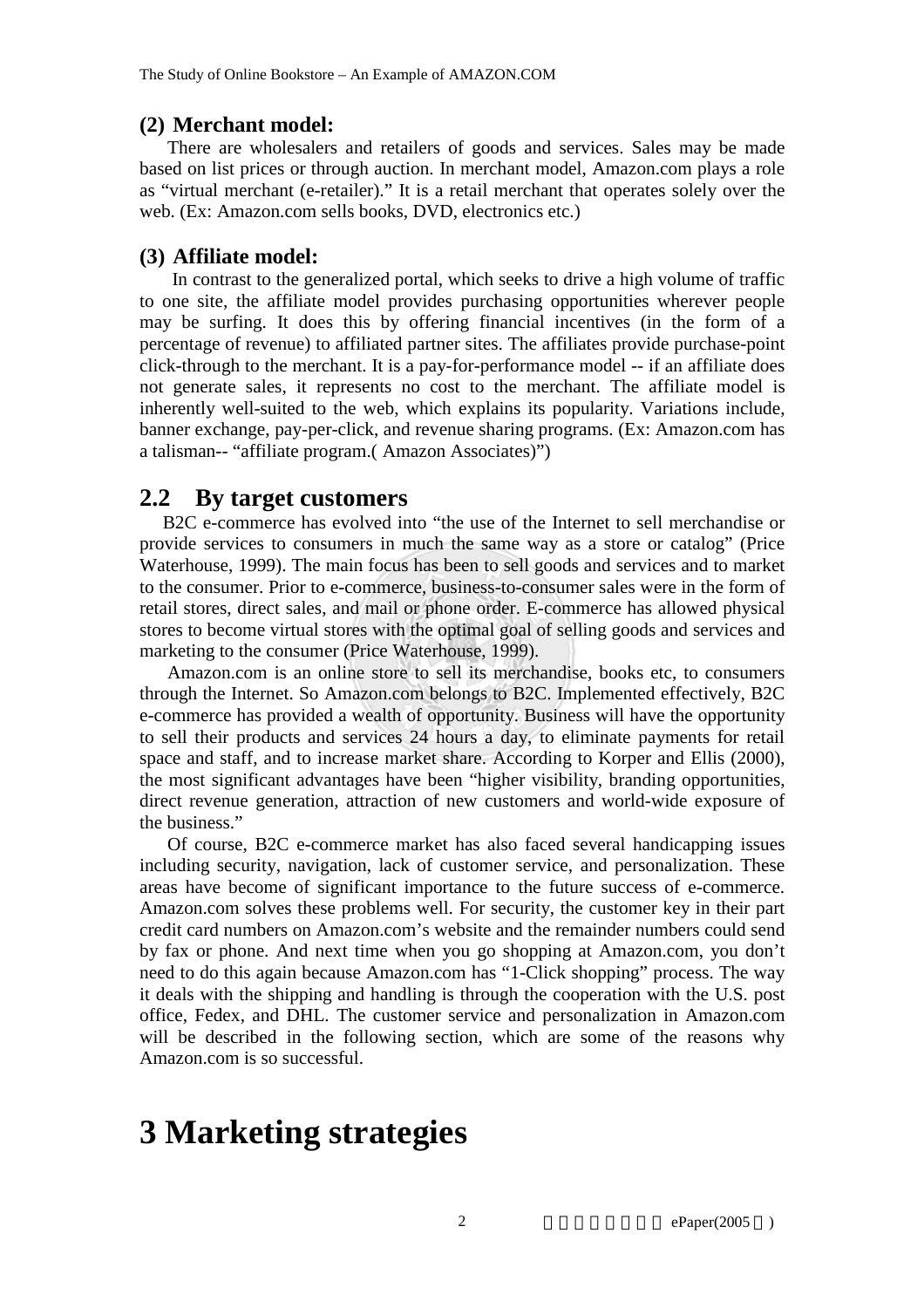In the view of marketing, Amazon.com has become a textbook example of how an online retailer has successfully marketed its products and services. Companies around the world are trying to understand Amazon's business model to gain a better insight into the world of e-commerce. One industry expert said (Williamson, 1999), "what makes Amazon.com a marketing success, and so maddeningly difficult for others to emulate, is its dogged determination to make the things it does so smart and so obviously right that it seems like they were conjured up effortlessly. What Amazon understands perhaps better than any other marketer-online or offline- is that marketing is not just great ideas. It is execution, and what Amazon works hardest at is execution."

Amazon's huge marketing success did not come from a "huge" budget. According to Williamson, 1999, Amazon.com had planned to spend a little less than \$75 million on marketing for the 2000 fiscal years, still peanuts compared with offline marketers and even other dot-coms. Those companies had planned to spend \$90 million on marketing in 2000. Amazon.com is successful as a marketer by continually enhancing its services with little innovations and, most important, by executing the details, not by huge marketing budget. The following were some of the key marketing strategies of Amazon.com.

### **3.1 Pricing**

Amazon.com once said that it is the biggest company that offer biggest discount. There are thousand and million books have sales discounts on Amazon's web site. Indeed, eliminating the exploitation of middle business, Amazon can offer lower price than the physical stores. Not only books have sales discounts but also the other merchants. Interestingly, when Amazon pricing their merchants on the web site, they not only tell customers the discount price but also tell them how much they can save in the transaction. (Figure 1)

### **3.2 Sense of community**

The biggest selling point and immense online popularity of Amazon may be attributed to its "sense of community" (Bannan, 2000). In 1996, 1 year after Amazon's inception, Jeff Bezos stated "we are creating a virtual community, and that is really significant, as it allows us to compete with traditional bookstores" (Bernstein, 1996). The function of Amazon's community is to create mutual interaction. For example, Amazon's web site allowed its customers to submit their opinions about books and to award it anywhere from one to five rating stars (see Figure 2). Besides, another reason that people come to Amazon' web site is to read the "Reader Review." Some of them will post their opinions on the web site and this action will attract more people to come to Amazon. Frankly speaking, the Reader Review is more positive than negative. (Figuer2)

### **3.3 Personalization and customer services**

Personalization is one of most important issue when marketing on the web. Through personalization, the environment of the web site will be customized by made a home page for the visitor. This allows the visitors to make the site become to their site by their ideas. According to Korper and Ellis (2000), "personalizing your web site means leading your customer to the appropriate information with minimal effort." Amazon.com used the personalization to build and enhance its virtual community. Once you become a member of Amazon.com, it will remember your account and your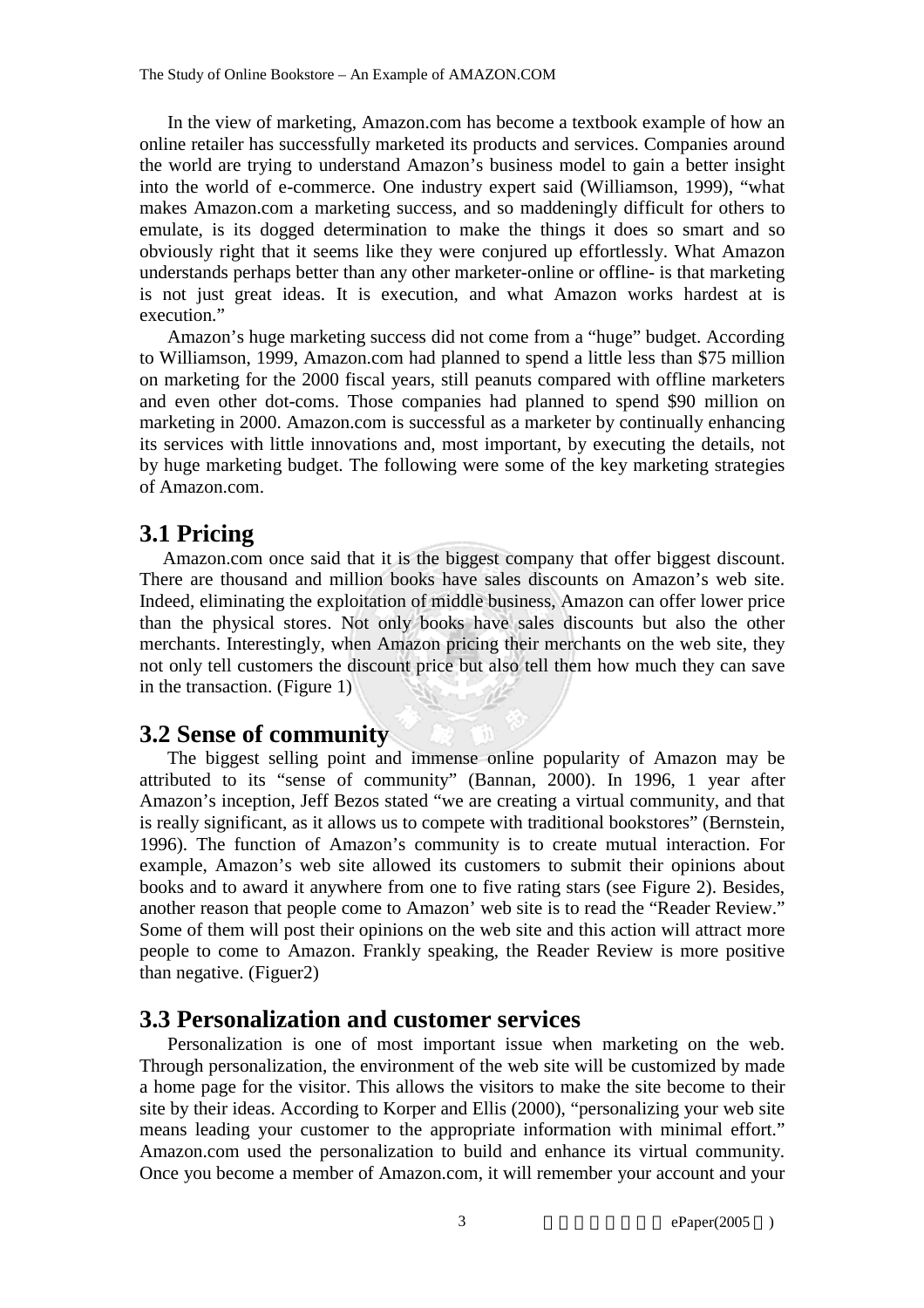name. It will remember what a customer has bought and will send customer email notices when new related books are published in a customer's subject area, by their favorite authors, or when the next books in the series will be available. No physical bookstore has been able to do this for their repeat customers.

#### **3.4 Words of mouth**

Due to the words of mouth marketing, personalization and excellent customer focus are successful. In the network, words of mouth are more powerful than physical world. According to Jeff Bezos, "in the real world, if you were offend one customer, he or she would told to five friends; if you were disappointed one customer in the internet, he or she would told to five thousand or fifty thousand friends." Words of mouth effect are significantly strong. In addition, Amazon has received hundreds of emails every day from customers stating how satisfied and happy they were with their shopping experiences at Amazon. The satisfied customers also have told each other about their shopping experiences. As a result, words about the virtual bookstore have been circulating on the Internet without much effort on Amazon's part (Bernstein, 1996).

#### **3.5 Associates program**

In 1996, Amazon.com innovated a referral-paying program to web sites that would link the customers to Amazon's site to buy books. The name of this program was Amazon.com Associates. About eight hundred web sites immediately became a member of this program. The idea of this marketing method was to pay an 8% referral fee to each site that would send a customer to Amazon's site. The referral fee was only paid when the customer bought a book from Amazon. Program members came from portals such as yahoo.com and altavista.com, and software companies like Intuit. Few years latter, the program has flourished and diversified into other areas of service, such as music, videos and toys etc. Through Associates program, Amazon not only increased sales but also expanded their visibility.

### **3.6 Overall marketing package**

Amazon.com executes the marketing strategies in detail and then combines them together becoming overall marketing package. A shopping experience at Amazon.com is always completely satisfying. Amazon.com has lived up to this name.

## **4 Get-Big-Fast**

Many Internet retailers have pursued Gte-Big-Fast (GBF) strategies. Amazon.com had rapid growth during three years. Many firms stumbled when they grew so rapidly that they were unable to fulfill orders or provide quality service. The popularity of the GBF strategy followed growing awareness of positive feedbacks as sources of competitive advantage. These positive feedbacks include network effects, scale economies, learning curves, standards formation and the accumulation of complementary assets (Sterman 2000). Retention rate is a key factor, too. Firms should pursue an aggressive strategy in which they seek to grow as rapidly as possible and preempt their rivals. Amazon.com's tactics include pricing low and rapidly expanding capacity, advertising heavily, and alliances to build market clout with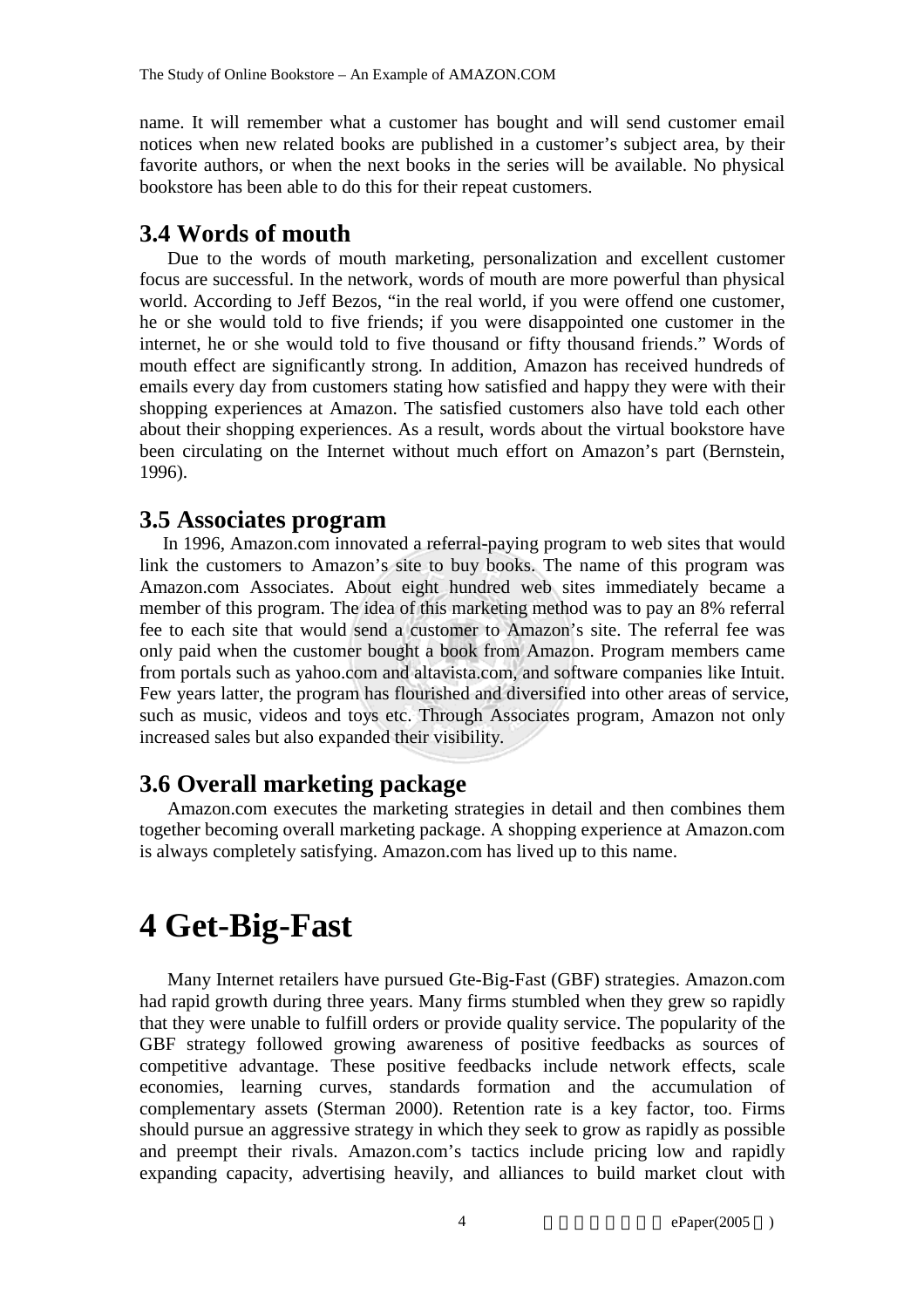suppliers and workers and to deter entry of new players (Fudenberg and Tirole 1983; Spence 1981; Tirole 1990). We elaborate the key factors below, including network effect, scale economies, and customer retention rate.

#### **4.1 Network effect**

Network effects occur when the adoption of a product or service by a new customer increases the value of that product or service for customers already using it (Thomas R. Eisenmann, 2002). Bezos said that if you shopped in a physical store and had an unhappy experience in that store, you could talk to your friends but no more than six. If you buy a book on the Internet and feel the service was good, like words of mouth effect and reader review, you just send e-mail to more than six thousand people. As users beget users, the first mover may develop an unassailable lead.

#### **4.2 Scale economies**

Companies benefit from scale economies when they can generate more revenue per user than smaller competitors, and when they can spread fixed costs over a growing revenue base. Strong scale economies promote a winner-take-all dynamic: if the market leader has a superior cost structure, that company can reduce its prices or invest in superior service or features and thereby increase its lead (Thomas R. Eisenmann, 2002). Its network effects are strong, so it can attract many new customers.

Volume growth does yield some cost savings for access providers: It increases their negotiating leverage when purchasing equipment, telecommunications services, and other services. Volume growth also allows providers to concentrate telecommunications traffic onto higher bandwidth lines, which tend to have a much lower cost per Mbps transferred, and leverages the fixed cost elements of call center operations (these constitute a small share of total call center costs) and, more notably, administrative functions.

#### **4.3 Customer retention**

The payoff for GBF strategies improves when customer retention rates are high, especially when a market is young and has many first-time users. If customers can be "locked in" before they sample a competitor's service, a first mover may cement its lead. Retention rates tend to be high in the face of strong network effects. Other factors can also promote customers incur when they switch Internet service providers and must obtain a new e-mail address, or when they switch online brokers and must transfer funds between accounts. Amazon.com is the first one that sale books on the Internet, it got the first mover advantage. It sold books over one hundred sixty countries, so it got the scale economies. Amazon.com provides additional values to their customers, like reader review, recommendation center, personal web page, and many services that customers would like to visit Amazon.com again.

The greater the growth, the greater the opportunities to make the system more efficient. Bezos believed that Amazon.com had to grow as quickly as possible before the competition would realize what was happening. Amazon.com has a core belief that as it increased the number of customers, costs would not increase. Unlike a brickand-mortar store, a Web site was inexpensive to build. The external infrastructure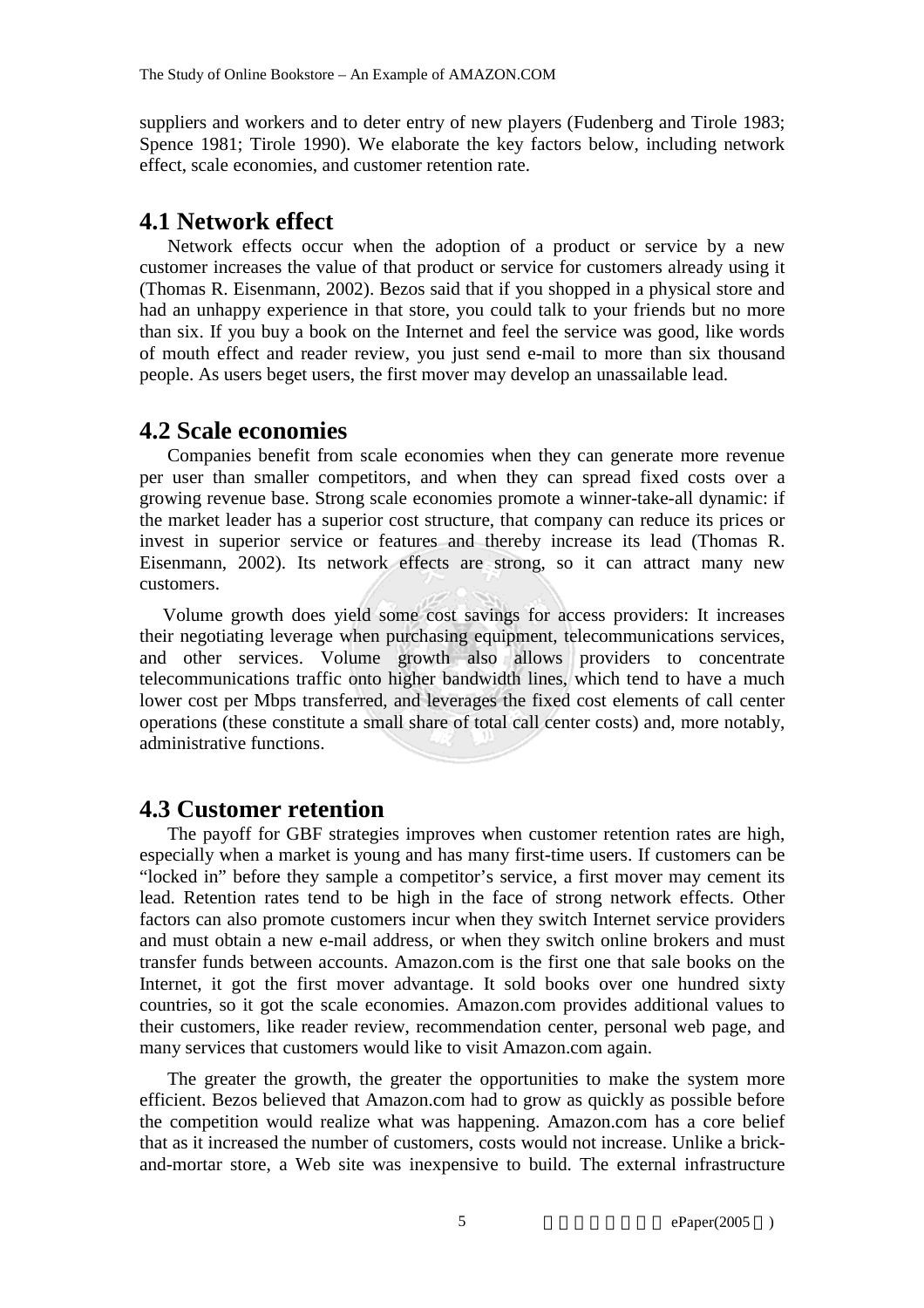already existed in the form of customers' personal computers and connections to the Internet, enabling the company to reach a worldwide audience from one central location. With many of its costs already fixed, the company could generate cash through sales that would help offset cash used for operating expenses. Amazon.com would need more cash to invest in systems and services, such as branding, comarketing, enhanced product features, and customer service. Finally, Bezos knew that by being able to keep track of the purchasing patterns of online consumers, he could provide a unique level of personalized service as well as better anticipate customer demand for products.

In order to increase the market shares, first, Bezos needs money. Bezos had a burning passion, a raw intelligence and his background that some investors had want to invest him. Then, Bezos tried to alliance with other website. It is one way to increase the company's scale and create the scale economics. You have more affiliates; you can create more customer values. At the same time, Amazon.com also merged other companies expand its business. They felt that they had already established a relationship with the customer with books. Now, they want customers to buy everything else from them. The spectacular success of early e-commerce entrants like Amazon.com demonstrated for many the wisdom of the GBF strategy, unleashing a rush to be the first to launch and dominate dozens of other segments, from pet supplies to funeral services.

Expanding into other products would allow the company to spread these fixed costs. When Amazon.com opens a new category, it is basically the same software. It still has the same brand name and infrastructure. So it is very low cost to open a new category. There services have diversification. Amazon.com spends a lot of money to increase the market share. They get the network effect, scale economics, and retention rates. Alliance makes them have advantage from other websites. Those websites also get benefit from them. So Amazon.com has brand visibility.

## **5 The war between Amazon.com, Barnes & Noble and barnesandnoble.com**

In this section, we will introduce the competition between Amazon.com, Barnes & Noble and barnesandnoble.com. In fact, it is hard to say that who will be the winner. We emphasize on the operating model.

### **5.1 Amazon.com vs. Barnes & Noble**

Before Amazon.com run its website initially, Barnes & Noble has already been the biggest bookstore in U.S. It has run one hundred years, own one thousand branches including 4 hundred "super bookstores" and about 25 thousand employees. It also run the publish business, print business and catalog business for books. It also was excellent in its profit numbers, and keeps growing. Therefore, Barnes & Noble is a very good company in bookstore industry.

Both of Amazon.com and Barnes & Noble sell books, they become the face-toface enemies to each other. However, the operating model of Amazon.com is very different from that of Barnes & Noble. The barrier, accumulative know-how of bookstore, scale of economic and well brand image which was conducted for a long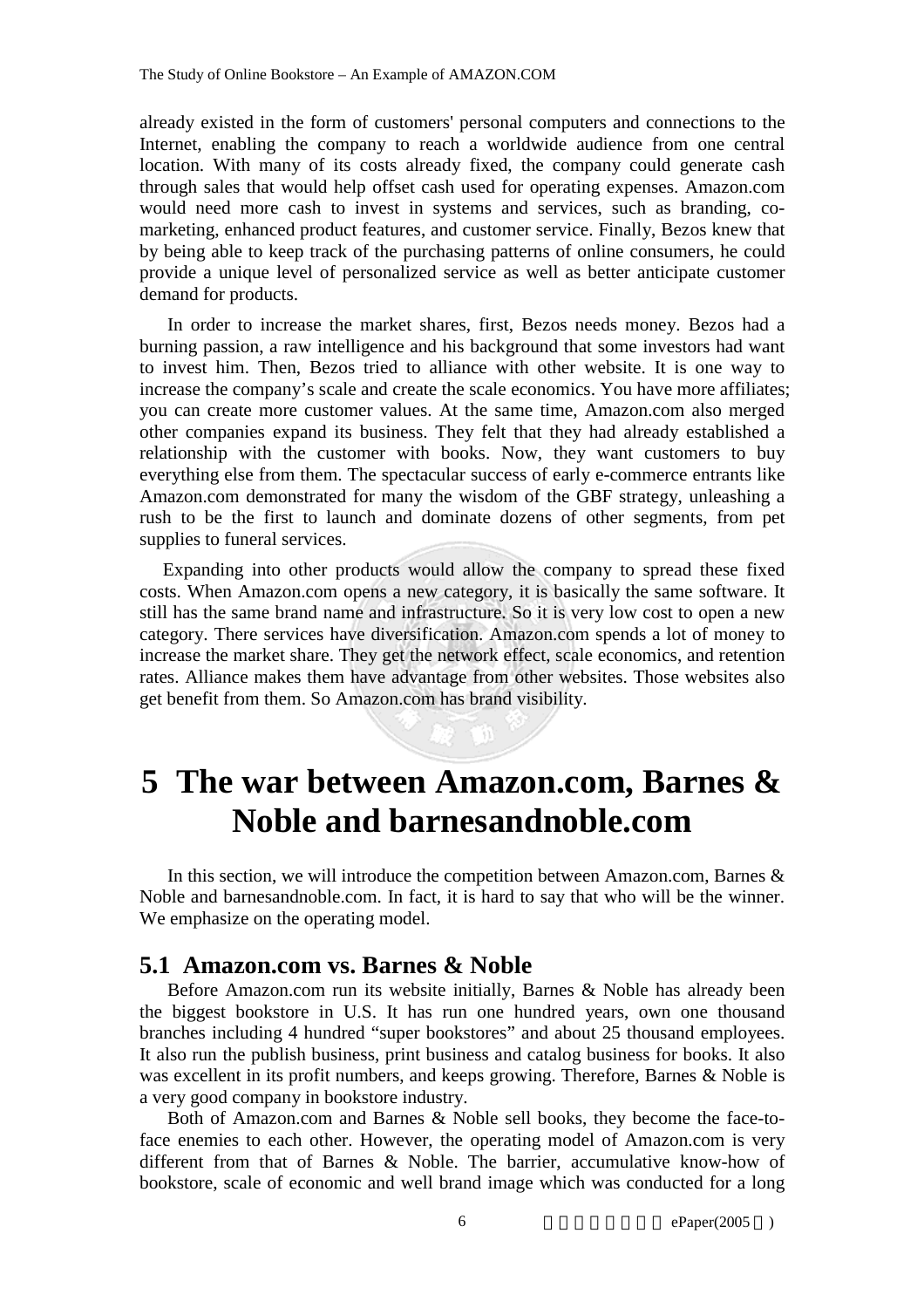time by Barnes & Noble almost can not work to fight. Amazon.com has different way to create value for customers.

In customer profit perspective, since Amazon.com creates much value for customers, the advantages, spacious consuming environment, well taste café shop, touch and browse objectives and own the product by paying immediately which are not be imitated and learned. From income perspective, Amazon.com provides more discount than Barnes & Noble. From cost perspective, comparing with Barnes & Noble, even through that Amazon.com have more cash flow by cutting the inventory, store rent and personnel cost. It also has to spend more to construct their marketing resource like brand.

We believe that the virtual bookstore and physical bookstore provide different value and profit for customer. Customers can choose proper consuming way what they mostly want by their demand and different situation. To compare the competition between Amazon.com and Barnes & Noble, we think that each operating model can provide different values to customers and they should survive together, it means that the virtual bookstore maybe never replace the physical bookstore completely.

#### **5.2 Amazon.com vs. barnesandnoble.com**

Even through the virtual bookstore and physical bookstore attract different customers, depending on different customers' different needs. The rapid growth of online bookstore also eats the market share in book selling industry. It still directly attacks the profit base of Barnes & Noble. In such circumstance, Barnes & Noble create their own website which is called barnesandnoble.com to fight with Amazon.com directly. The service which barnesandnoble.com provided is very similar with Amazon.com. The feeling and impression that barnesandnoble.com showed is also very similar with Amazon.com. It also provides 30% discount to attract customers. Even the "The Amazon Associates" system also was created as "The Affiliate Network" system. The operating model of barnesandnoble.com is almost the same as that of Amazon.com's in the beginning.

According to the first mover advantage of Amazon.com, there are some barriers which affect cost, customers and income of barnesandnoble.com. For example, barnesandnoble.com did not provide the 1-Click Shopping. They also spent much to pursue the well reputation which Amazon.com has established. However, the experience of true bookstore business seems to provide barnesandnoble.com some resources to break such barriers. Therefore, some analyst also raised some questions about that weather the company meet some trouble when they operating online and offline at the same time.

#### **(1) First mover advantages**

1. Amazon.com gets profits from its community; such community builds high customers royalty. If barnesandnoble.com wants seek more profit from conducting their community, it should input more resources to improve it.

2. Before barnesandnoble.com startup, Amazon.com has been famous by its brand and reputation, since Barnes & Noble also has great reputation in bookstore industry, but how to attract the online customers is an important question they meet. We believe that the excellent reputation and brand of Amazon.com may be the great barrier to barnesandnoble.com and other late movers. However, the switch cost of customer is also very low in online business. How to keep improve service is a key to save their customer base.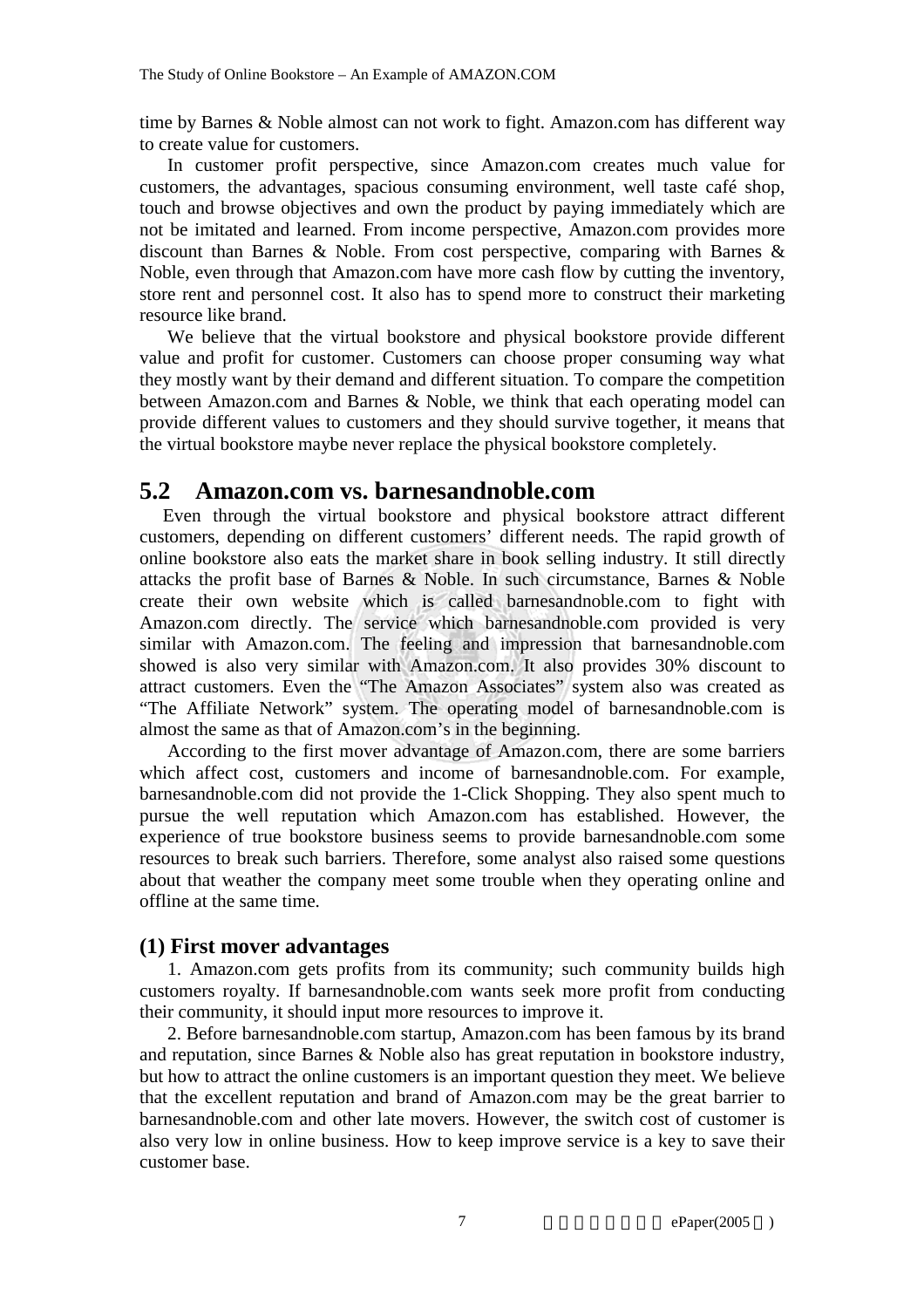#### **(2) Weaker first mover advantage**

1. In order to imitate Amazon.com's "1-Click shopping", barnesandnoble.com creates the "Barnes and Noble Express Lane" which was accused illegal imitation by Amazon.com. Then they created the "Express Checkout" system, resolving such legal problem by using two-click system.

2. Many industry analysts believed that excellent employees are also an important barrier between Amazon.com and barnesandnoble.com. We believe that barnesandnoble.com is able to find excellent talent to improve their business.

3. Because of the effects of economic of scale is very strong in online bookstore industry, the cost advantage from huge operating scale that Amazon.com established causes barriers to other online bookstores. Barnesandnoble.com can tolerate higher cost by Barnes & Noble's experience and resources when startup their online business. Another important point is that Barnes & Noble is the biggest physical bookstore in U.S., it has aggressive budgeting power which also makes barnesandnoble.com share cost down effect and price advantage.

4. In the short run, Amazon.com's online selling experience and know-how may be an advantage. Because of barnesandnobel.com also an experienced book seller, in the long run, when barnesandnobel.com familiarizes with online operating model, such advantages may disappear and never be a barrier.

5. Amazon.com's value chain becomes a combination of activities including low price, famous brand and website, high customer royalty and rapidly growth. Such special value system may become an effective barrier. When barnesandnoble.com imitate Amazon.com's operating model may meet some trade-off trouble. When barnesandnoble.com combines with the resources and experience of Barnes & Noble, some scholars also believe that companies run the business online and offline at the same time may be have more profits and advantages.

In the first half of 1998, Amazon.com's profit is nine times to barnesandnoble.com's. Until now, Amazon.com is still the biggest online bookstore. We believe that the success may come from such barriers we talked about, especially the first mover advantages.

We believe that the main reason of barnesandnoble.com's failure is that they just imitated, which makes them restricted by Amazon.com's barriers of first mover advantage. They should build their own operating model and provide different values to attract customers. How to combine their resources from Barnes & Noble and construct their own online brand and reputation may be a good solution for their competition.

# **6 Financial Statement and analysis**

| Company Type           | Public (NASDAQ: AMZN) |
|------------------------|-----------------------|
| <b>Fiscal Year-End</b> | December              |
| $ 2004$ Sales (mil.)   | 6.921.1               |
| 1-Year Sales Growth    | 31.5%                 |
| 2004 Net Income (mil.) | 588.5                 |

**Amazon.com, Inc.** (NASDAQ: AMZN)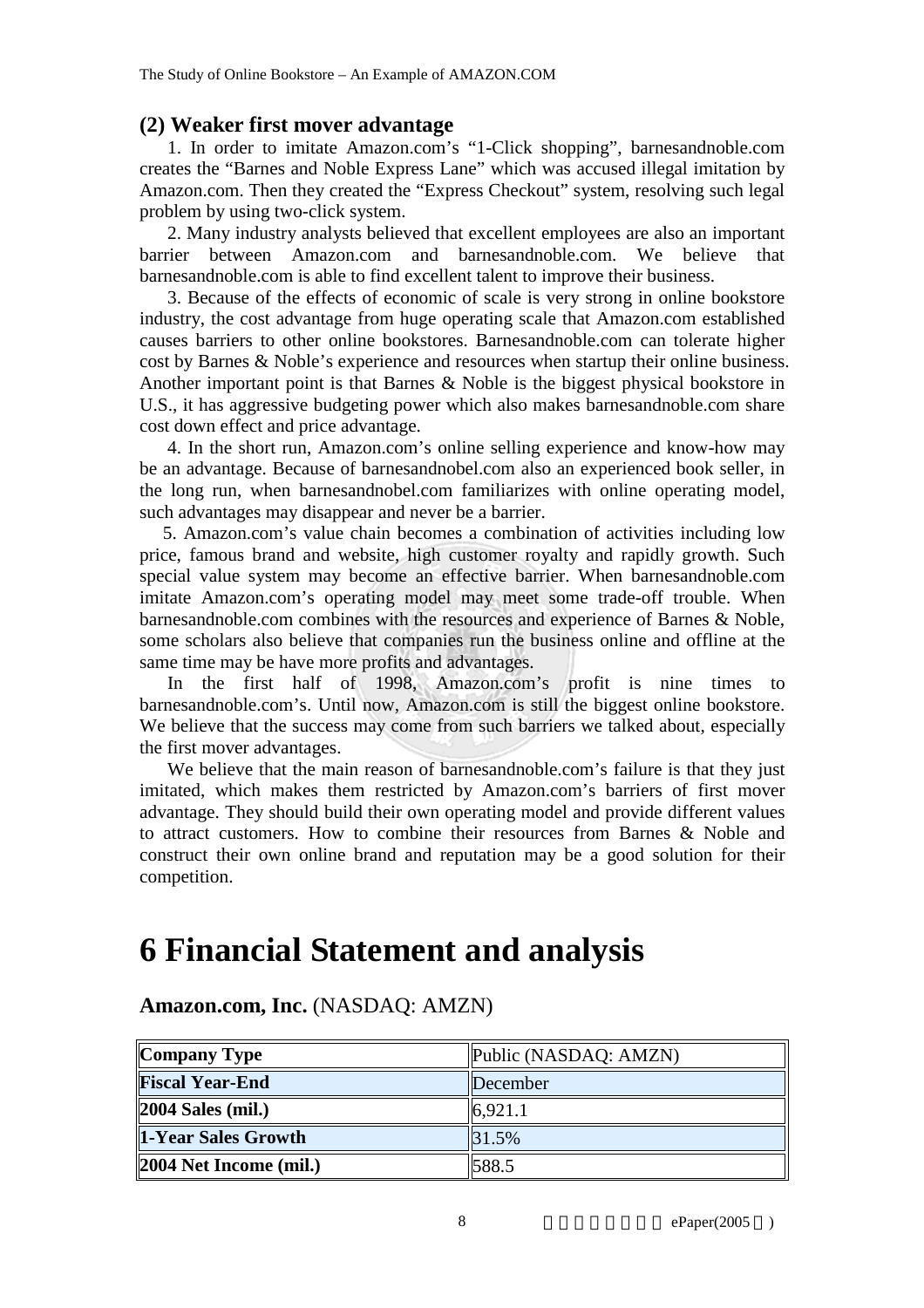The Study of Online Bookstore – An Example of AMAZON.COM

| 1-Year Net Income Growth      | 1,567.1%          |
|-------------------------------|-------------------|
| $ 2004 \text{ Employees} $    | 9,000             |
| <b>1-Year Employee Growth</b> | $\parallel$ 15.4% |

#### **Barnes & Noble, Inc.** (NYSE: BKS)

| Company Type             | Public (NYSE: BKS) |
|--------------------------|--------------------|
| <b>Fiscal Year-End</b>   | January            |
| <b>2005 Sales (mil.)</b> | 4,873.6            |
| 1-Year Sales Growth      | $(18.1\%)$         |
| 2005 Net Income (mil.)   | 143.4              |
| 1-Year Net Income Growth | $(5.6\%)$          |
| 2005 Employees           | 42,000             |
| 1-Year Employee Growth   | $(2.3\%)$          |

From these two financial statements, we can get some information.

- 1. Sales: Amazon.com > B&N
- 2. Net Income: Amazon.com > B&N
- 3. Employees: Amazon.com < B&N

More sales mean more revenues, and less employees mean less cost. Amazon.com is definitely in both situations. And it means that Amazon.com earns more than its major competitor—B&N. We all know that according to RBV, the firm's major objective is to get "superior financial performance." So we can say that Amazon.com is successful today. Moreover, according to these high growth rates we can expect that the Amazon.com is stepping into its success in the future!

### **References**

| 88 |
|----|
|    |
|    |
|    |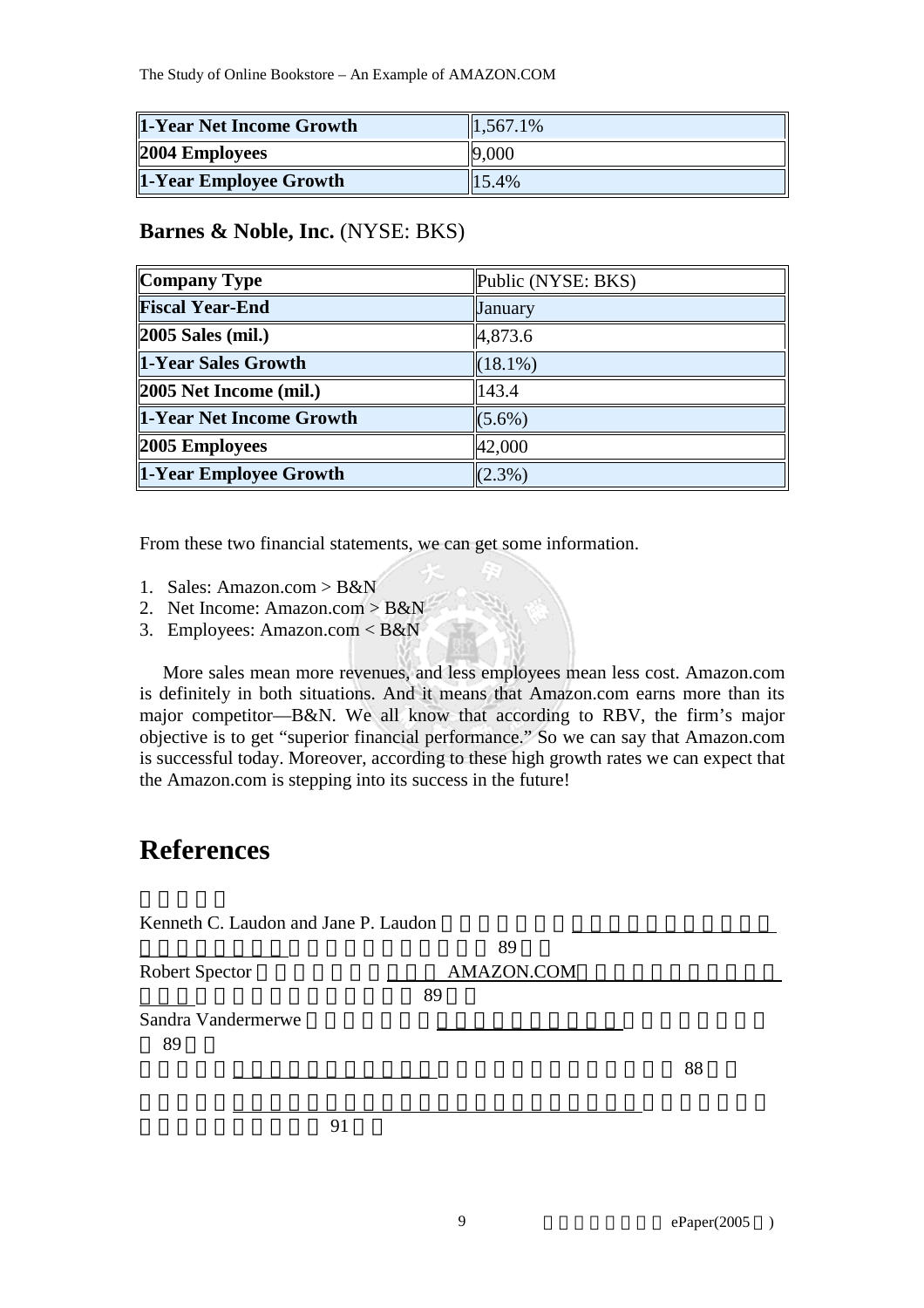English:

Asemi, S "Electronic commerce-marketing strategies in online book vending. California State University, Fresno." Decmber, 2000.

Bannan, K. "Book battle." *Brandweek*, Vol.41, February 28, 2000, pp.80-88.

Bernstein, E. "Amazon.com's amazing allure: Word-of-mouth publicity astute marketing make Amazon.com the most-talked-about online bookseller." *Publishers Weekly*, Vol.243. November 4, 1996. pp.24-27.

Besanko, D., D. Dranove, and M. Shanley. "Economic of Strategy." 2<sup>nd</sup> ed. John Wiley&Sons, Inc, 2000.

Korper, S., & Ellis, J. "The e-commerce book, Building the e-empire." San Diego, CA: Academic Press. 2000.

Marvin B. Liberman and David B. Montgomery "First-mover advantages." *Strategic Management Journal*, Vol. 9. 1988. pp.41-58.

Rogelio Oliva; John D. Sterman; Martin Giese, "Limits to growth in the new economy: exploring the 'get big fast' strategy in e-commerce", *System Dynamics Review, 2003.* 

Thomas R. Eisenmann, "Internet business models: text and cases", 2002

Williamson, D. "Dot commerce: World's biggest e-tail brand writes book on marketing savvy." *Advertising Age*, 70. December 13, 1999 pp.1-10.

http://www.robertspector.com/ http://china.sina.com.tw/tech/i/w/2003-05-20/0946188724.shtml http://digitalenterprise.org/index.html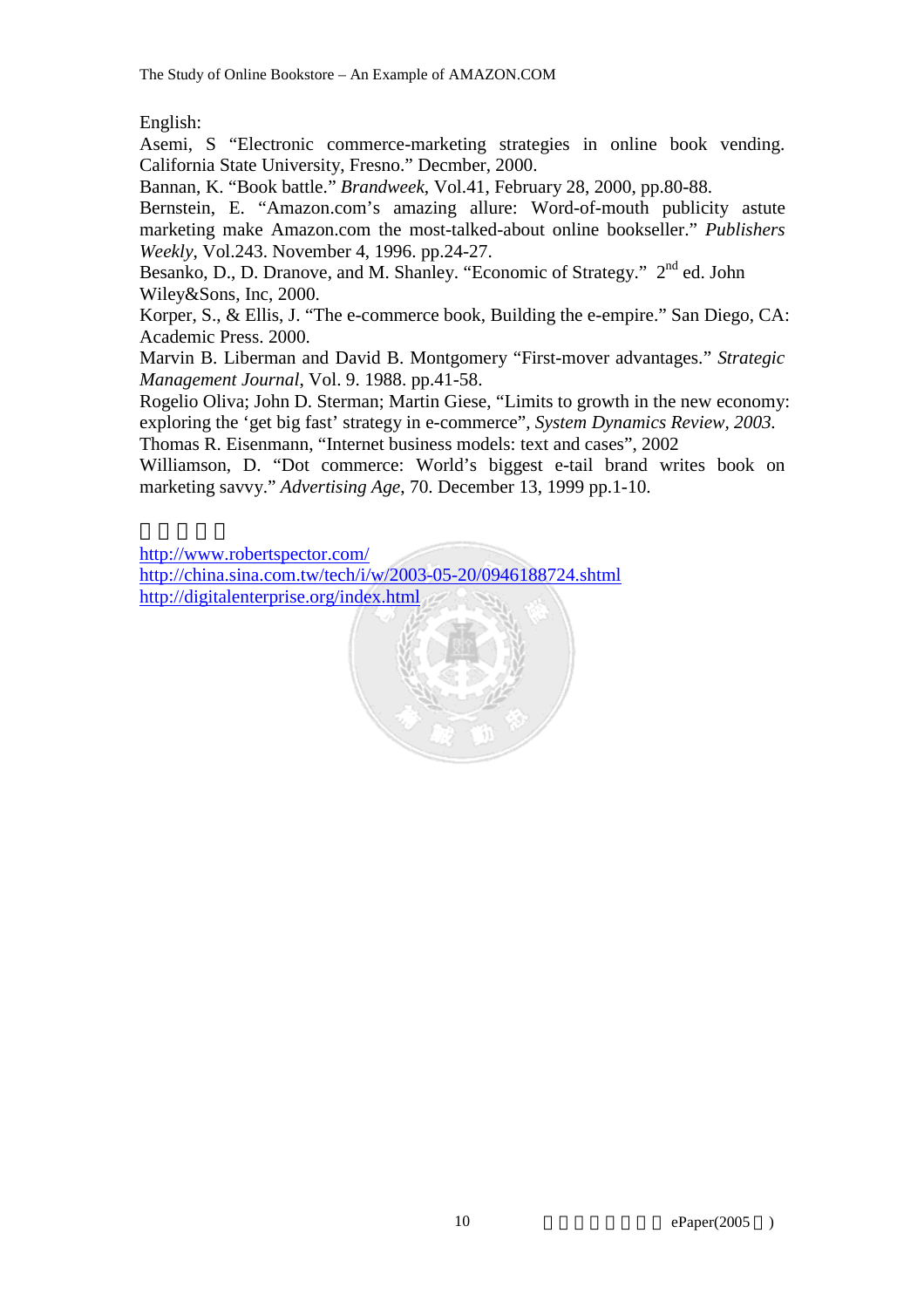#### The Study of Online Bookstore – An Example of AMAZON.COM



### **Figure 1. Money saving by Amazon.com**